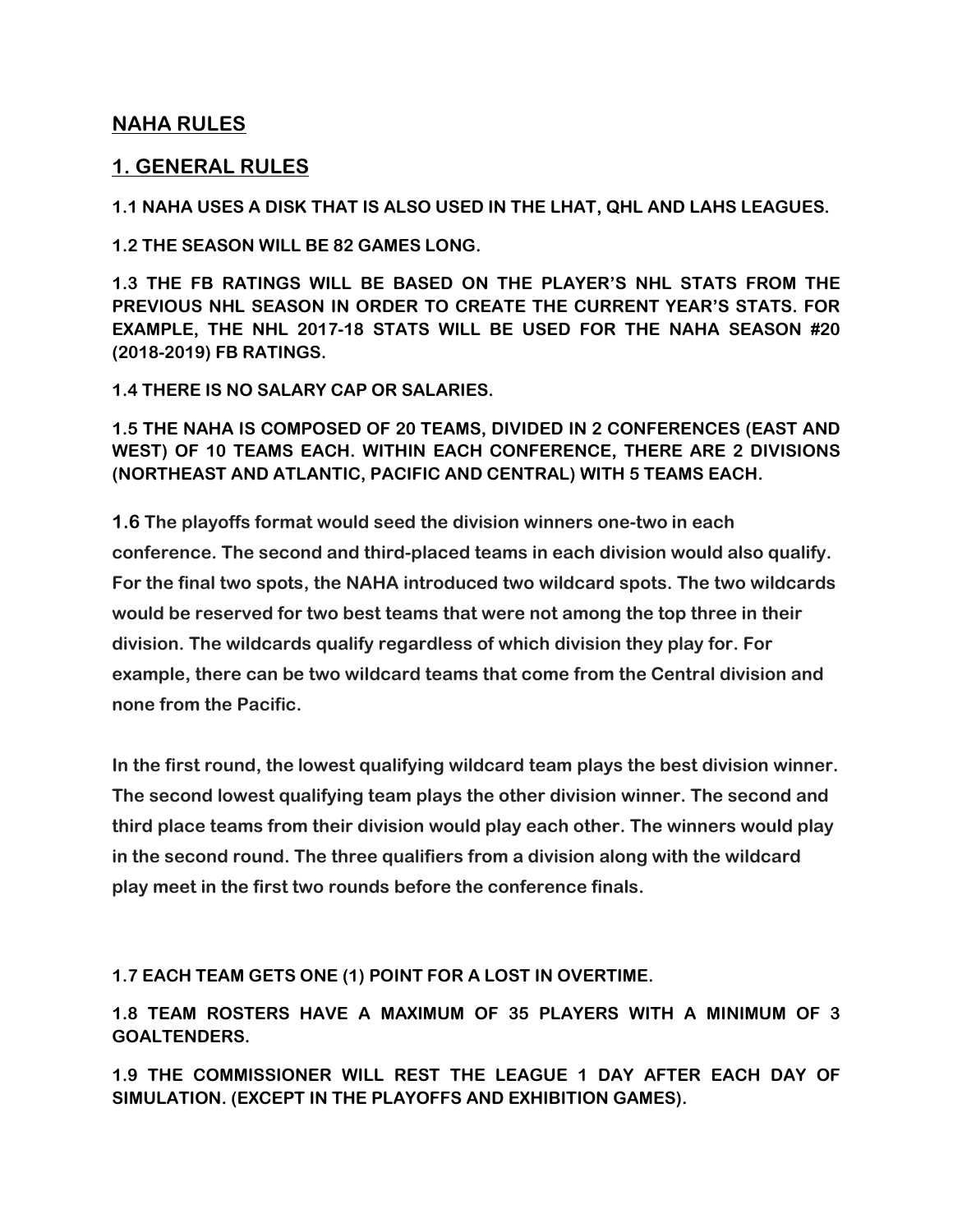**1.10 TEAMS CAN SIGN FREE AGENTS DURING THE SEASON. ROOKIES CAN'T BE SIGN AFTER BOTH THE ROOKIE AND FREE AGENT DRAFT ARE DONE. THE GM CAN SUBMIT THEIR DEMAND BY EMAIL TO THE LEAGUE AFTER EACH DAY, BUT IF 2 TEAMS ASK FOR THE SAME PLAYER THE LOWEST TEAM RANKED IN THE STANDINGS WILL SIGN THE PLAYER.** 

**1.11 THERE IS NO GAME LIMITS AS FAS AS PLAYERS CAN PLAY.** 

**1.12 GOALTENDERS CAN PLAY AN UNLIMITED NUMBER OF GAMES BUT THE LENGTH OF THE INJURIES WILL BE IN ACCORDANCE TO A DIFFERENT RATIO COMPARED TO FORWARDS AND DEFENSEMEN. SEE POINT 2.2 FOR DETAILS.** 

**1.13 ALL TRADES MUST BE CONFIRMED BY BOTH TEAM GMS. FOR THE SAKE OF THE LEAGUE, THE COMMISSIONER CAN PUT ANY TRADE ON HOLD AND DECIDE TO CANCEL IT IF IT'S DEEMED REALLY UNFAIR.** 

**1.14 THE TRADE DEADLINE WOULD BE AROUND (60-65 GAMES PLAYED PER TEAMS).** 

**1.15 THE USE OF APHCOMM IS MANDATORY.** 

**1.16 IT IS STRICKLY FORBIDDEN TO MAKE THE TRADE YOURSELVES. YOU ALWAYS HAVE TO USE THE LATEST LEAGUE FILES SENT OUT BY THE COMMISSIONER.** 

### **2. INJURIES**

**2.1 IN REGARDS TO FORWARDS AND DEFENSEMAN, IF THEY GET INJURED FOR 11 DAYS THEY WILL MISS 11 DAYS OF LEAGUE PLAY.** 

**2.2 GOALTENDERS HAVE A DIFFERENT INJURY RATIO IN ORDER TO MAKE IT MORE REALISTIC :** 

**- GOALIES WITH 35 GAMES OR MORE = 4 DAYS INJURED OR REAL INJURIES (APBA).** 

**- GOALIES WITH 15-34 GAMES = 10 DAYS INJURED.** 

**- GOALIES WITH 5-14 GAMES = 20 DAYS INJURED.** 

**- GOALIES WITH 1-4 GAMES = 40 DAYS INJURED.**

#### **3. FREE AGENTS**

**3.1 AT THE END OF EACH SEASON, EACH TEAM WILL SEE 3 OF ITS PLAYERS BECOME FREE AGENTS. THEY WILL BE DETERMINED USING THIS SYSTEM:** 

**- THE PLAYER WITH THE 5TH BEST POINTS TOTAL ON EACH TEAM.** 

**- THE PLAYER WITH THE 10TH BEST POINTS TOTAL ON EACH TEAM.** 

**- THE PLAYER WITH THE 8TH MOST PENALTY MINUTES ON EACH TEAM.**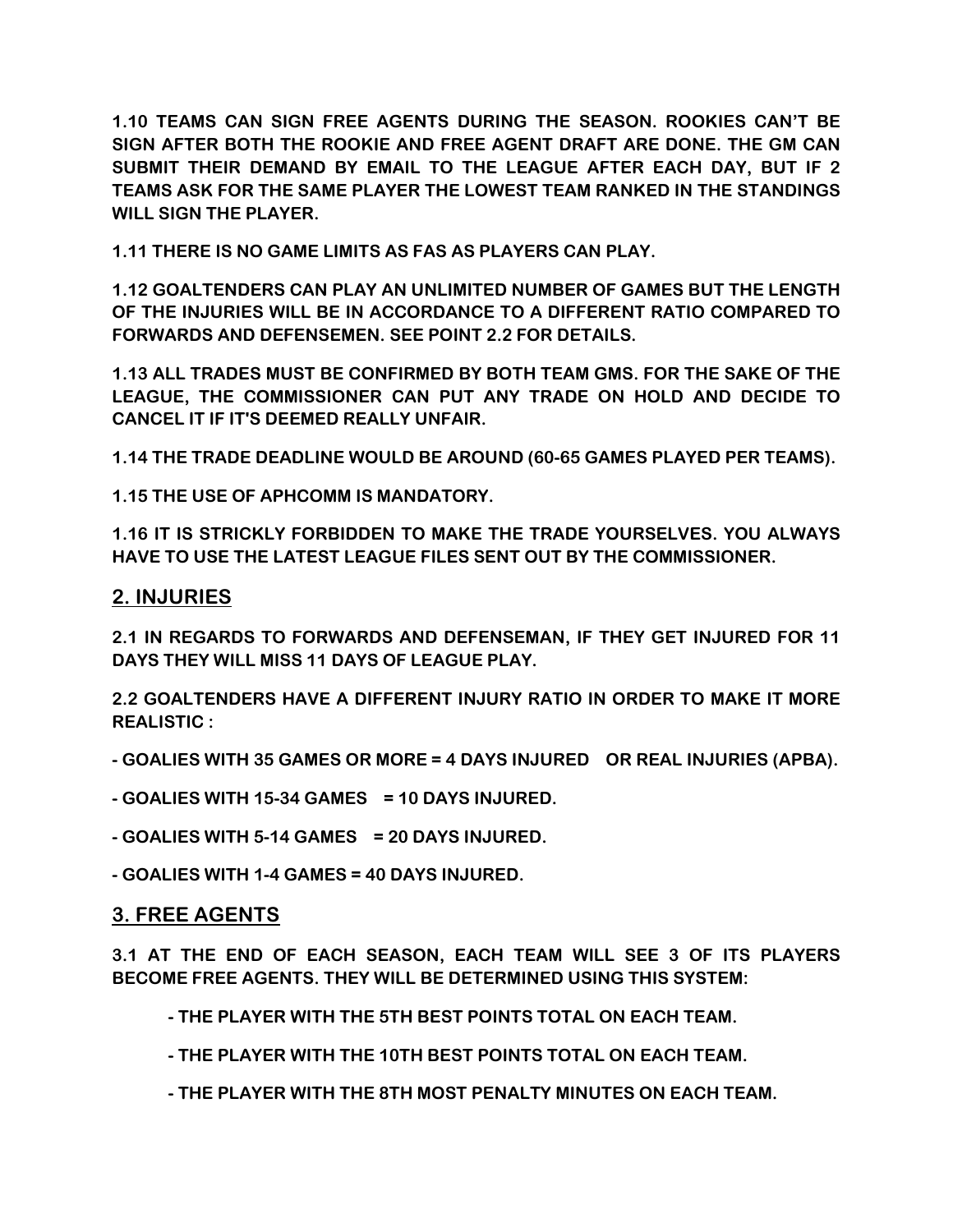**(IF 2 OR MORE PLAYERS ARE TIED IN A CATEGORY THEY WILL BE RANK BY POINTS, GAMES PLAYED, GOALS IN ORDER TO DETERMINE WHICH PLAYER WILL BECOME A FREE AGENT) IF ONE OF YOUR FREE AGENT IS A ROOKIE, IT WILL BE THE PLAYERS BEFORE (4TH POINTS LEADERS, 9TH POINTS LEADERS OR 7TH MOST PIM) THAT WILL BECOME FREE AGENT INSTEAD OF YOUR ROOKIE PLAYERS IF YOU WISH.** 

**3.2 EACH TEAM THAT DOES NOT PLAY EACH VETERAN FORWARD OR DEFENSEMAN AT LEAST 50% OF THEIR GAMES PLAYED IN THE NHL (EXAMPLE: PLAYER PLAYS 50 GAMES IN THE NHL, HE NEEDS TO PLAY AT LEAST 25 GAMES IN THE LEAGUE). NOT COMPLYING WITH THIS RULE MEANS THAT THE PLAYER AUTOMATICALLY BECOMES A FREE AGENT AT THE END OF THE PRESENT SEASON.** 

**GOALIES MUST PLAY 30% OF THE GAMES PLAYED IN THE NHL (EXAMPLE: A GOALIE HAVING PLAYED 60 GAMES IN THE NHL MUST PLAY 18 GAMES IN THE LEAGUE). NOT COMPLYING WITH THIS RULE MEANS THAT THE GOALIE AUTOMATICALLY BECOMES A FREE AGENT AT THE END OF THE PRESENT SEASON.** 

**THE ROOKIES MUST PLAY AT LEAST 5 GAMES IN THE LEAGUE IN ORDER TO KEEP THEM.** 

**3.3 EVERY TEAM HAS THE RIGHT TO DECLARE 1 OF ITS FREE AGENTS A FRANCHISE PLAYER. BY DOING THIS, IT PREVENTS A PLAYER FROM BECOMING A FREE AGENT. THE FRANCHISE PLAYER MUST STAY WITH HIS TEAM FOR THE ENTIRE UPCOMING SEASON AND CANNOT BE TRADED.** 

**A TEAM THAT USED THEIR RIGHT TO HAVE A FRANCHISE PLAYER MUST DECLARE ONE OF ITS GOALIES (WHO HAS PLAYED IN AT LEAST 20 GAMES OR 1000 MINUTES IN THE PRIOR NAHA SEASON AND AS PLAYED AT LEAST 30% OF IS NHL GAMES) A FREE AGENT.** 

**3.4 EACH TEAM WILL HAVE ONE GROUP 1 FREE AGENT (RFA1) AND ONE GROUP 2 FREE AGENT (RFA2). THE GM HAS TO CHOOSE THOSE FREE AGENTS IN THE LIST OF HIS TEAM FREE AGENTS (PLAYERS THAT ARE THE 5TH & 10TH LEADING SCORERS, 8TH MOST PENALIZED OR THOSE PLAYERS THAT HAVE NOT PLAYED 60% OF THEIR NHL GAMES IN THE LEAGUE).** 

**3.4.1 RFA1: IF A TEAM PICKS A PLAYER FROM THAT GROUP DURING THE FREE AGENT DRAFT, THEY MUST GIVE UP THEIR 1ST ROUND PICK IN THE FREE AGENT DRAFT FOR THE NEXT SEASON AS COMPENSATION.** 

**3.4.2 RFA2: IF A TEAM PICKS A PLAYER FROM THAT GROUP DURING THE FREE AGENT DRAFT, THEY MUST GIVE UP THEIR 2ND ROUND PICK IN THE FREE AGENT DRAFT FOR THE NEXT SEASON AS COMPENSATION.** 

**3.4.3 UFA (UNRESTRICTED FREE AGENT): ALL THE OTHER FREE AGENTS ARE IN THIS GROUP.**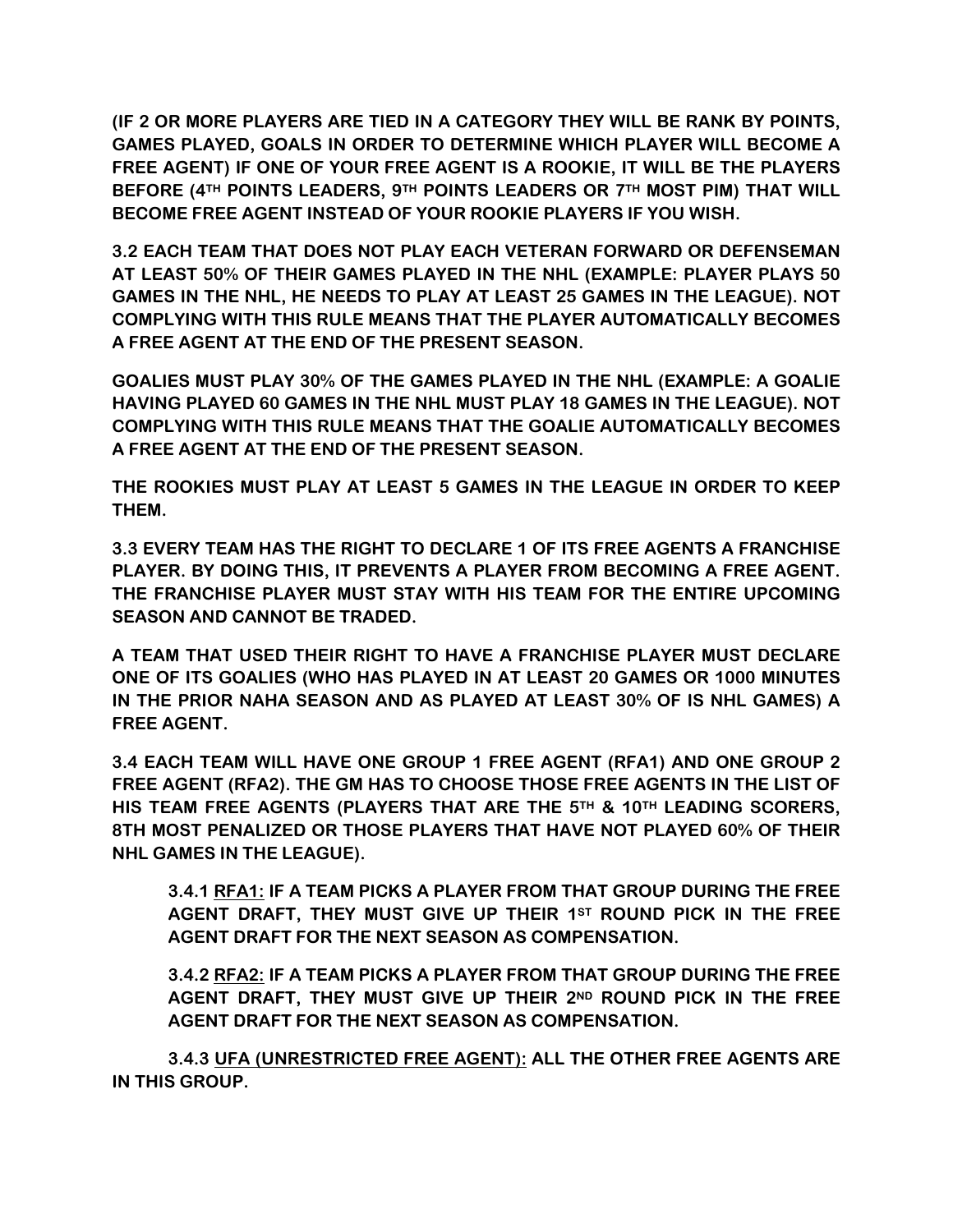**3.5 EACH TEAM WILL BE ABLE TO SIGN JUST ONE RFA1 AND ONE RFA2 AND AN UNLIMITED NUMBER OF UFA PLAYERS.** 

**3.6 TEAM CAN FORFEIT THEIR RIGHT TO DRAFT A FREE AGENT AT ANY TIME DURING THE DRAFT.** 

# **4. DRAFTS**

**4.1 THERE WILL BE 2 DRAFTS AT THE BEGINNING OF EACH SEASON (ROOKIES AND FREE AGENTS).** 

**4.2 THE FREE AGENT DRAFT WILL BE THE 1ST ONE TO BE HELD (EXCEPT IF WE HAVE AN EXPANSION DRAFT). THE UFA DRAFT IS COMPOSED OF 3 ROUNDS. THE DRAFTING ORDER WILL BE DETERMINED BY LAST SEASON GENERAL STANDING.** 

**4.3 THE ROOKIE DRAFT WILL BE COMPOSED OF 5 ROUNDS. TO DETERMINE THE ORDER WE WILL FOLLOW THE NHL DRAFT LOTTERY RULES (CUP CHAMPION GETS 20TH PICK, FINALIST 19TH AND THEN THE SEMI-FINALISTS WILL GET PICKS 18TH AND 17TH IN REGARDS TO THEIR STANDINGS IN THE REGULAR SEASON. THE LAST 5 TEAMS WILL GET A CHANCE TO WIN THE LOTTERY FOR THE 1ST PICK AS WE WILL USE A LOTTERY SYSTEM AS FOLLOWS:** 

- **20TH RANKED TEAM GETS 44% TO GET THE 1ST PICK.**
- **19TH RANKED TEAM GETS 24% TO GET THE 1ST PICK.**
- **18TH RANKED TEAM GETS 16% TO GET THE 1ST PICK.**
- **17TH RANKED TEAM GETS 12% TO GET THE 1ST PICK.**
- **16TH RANKED TEAM GETS 4% TO GET THE 1ST PICK.**

**DURING THE ROOKIE DRAFT, TEAMS HAVE TO SELECT ROOKIES IN THE FIRST 2 ROUNDS. DURING ROUNDS 3-5, TEAMS CAN EITHER PICK ROOKIES OR PICK AMONG THE REMAINING FREE AGENTS.** 

**4.4 IF THE LEAGUE HOLDS AN EXPANSION DRAFT, EXISTING TEAMS WILL HAVE TO PROTECT SOME PLAYERS. YOU CAN PROTECT A COMBINATION OF PLAYERS (8-4-1 OR 7-3-2). TEAMS DON'T HAVE TO PROTECT THEIR FRANCHISE PLAYER AND ROOKIE PLAYERS.** 

## **5. ALL-STAR GAME**

**5.1 EACH SEASON THERE WILL BE AN ALL-STAR GAME BETWEEN THE CANADIAN CONFERENCE AND AMERICAN CONFERENCES.** 

**5.2 THERE WILL BE 4 DAYS OF REST BEFORE THE GAME AND 4 DAYS AFTER THE GAME.**